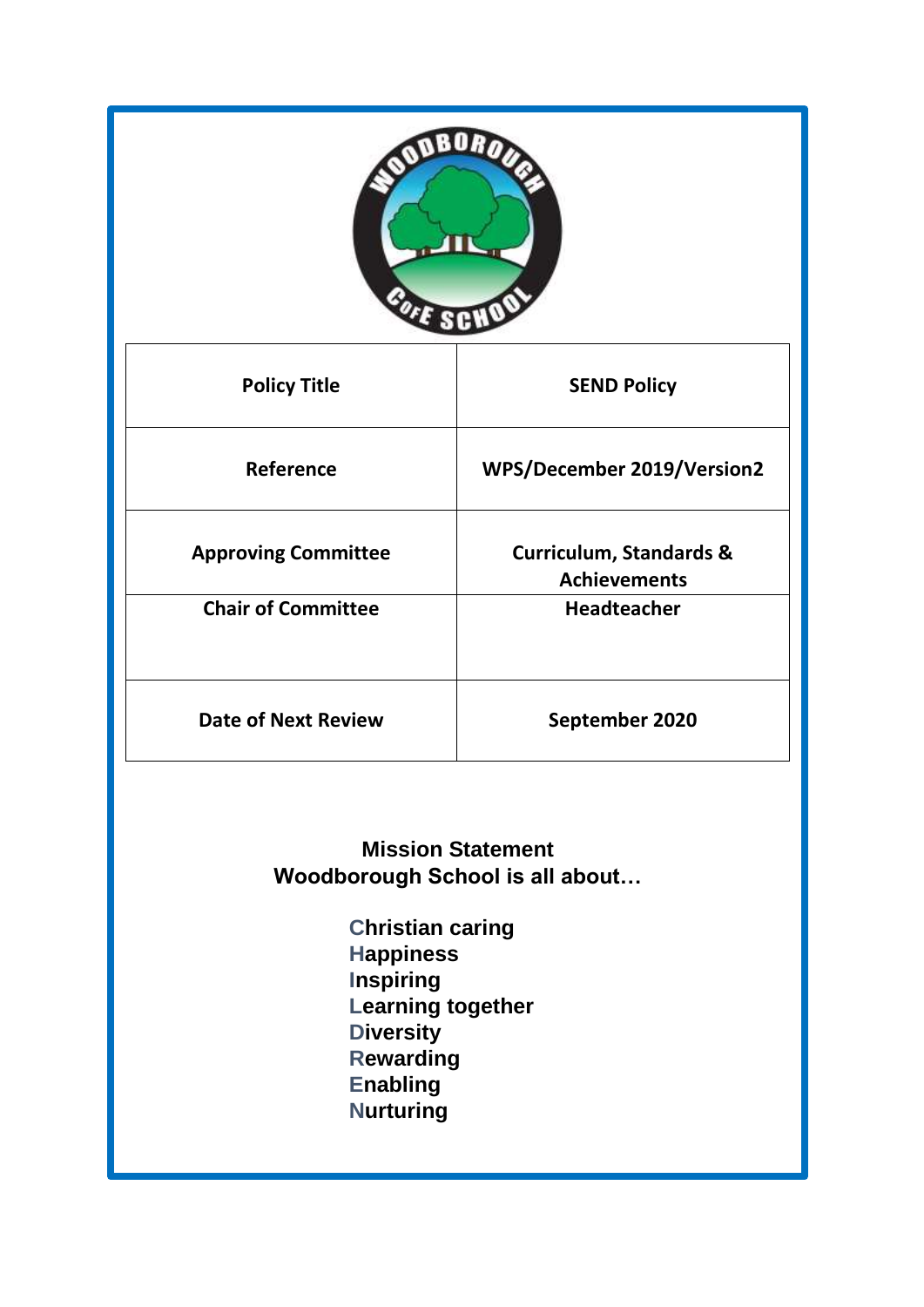Woodborough CE Primary School is an inclusive school. We take safeguarding very seriously and all our policies are developed with a high priority on children's safety and in light of our safeguarding policy. This policy complies with the statutory requirement laid out in the SEND code of Practice 0-25 September  $1<sup>st</sup>$  2014 and has been written with reference to the following guidance and documents:

- Equality Act 2010: advice for schools DfE Feb 2013
- SEND Code of Practice 0-25 September 2014
- Schools SEN Information Regulations (2014)
- Statutory Guidance on Supporting pupils at school with medical conditions April 2014
- The National Curriculum in England Key stage 1 and 2 framework document September 2014
- Safeguarding Policy
- Accessibility Plan
- Teachers Standards 2012

This policy was created by the school's SENCO with the SEN governor in agreement with staff and representatives of parents of pupils with SEND and reflects the SEND code of practice 0-25 guidance.

**SENCO**: Mrs Michelle Ashby

Telephone: 01672 851305

The SENCO is a member of the Senior Leadership Team.

The aims within our SEN policy are an integral part of the aims for our school as a whole and we achieve this by valuing:

- Each person as an individual.
- Personal achievement and aspirations.
- Equal opportunities for all.
- The process of: listening, encouraging, supporting and challenging.
- All teachers as teachers of every child including those with SEN.
- Working together children, staff and parents.

## **Aims:**

- To raise the aspirations of and expectations for all pupils with SEN.
- To provide a focus on outcomes for the children with SEN.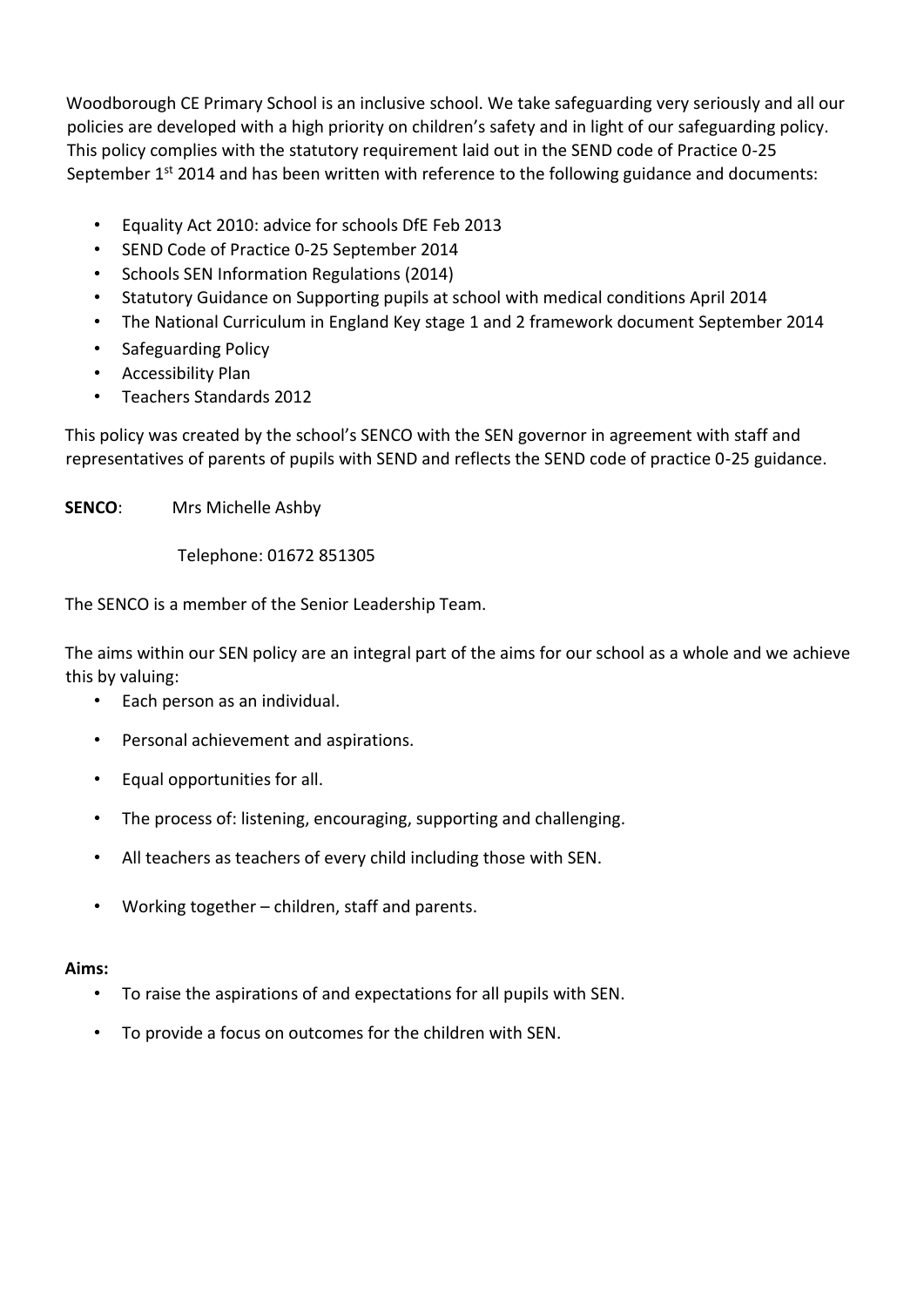## **Objectives:**

- To identify and provide for pupils who have special educational needs and additional needs.
- To work within the guidance provided in the SEND Code of Practice, 2014.
- To operate a "whole pupil, whole school" approach to the management and provision of support for special educational needs.
- To provide a Special Educational Needs Co-ordinator (SENCO) who will work with the SEN Inclusion Policy.
- To provide support and advice for all staff working with special educational needs pupils.

#### **Defining SEN**

The 2014 Code of Practice states that;

*A person has SEN if they have a learning difficulty or disability which calls for special educational provision to be made for him or her. At compulsory school age this means he or she has a significantly greater difficulty in learning than the majority of others the same age, or, has a disability which prevents or hinders him or her from making use of the facilities of a kind generally provided for others of the same age in mainstream schools.* 

#### **Identifying Special Educational Needs:**

The Code of Practice identifies four broad categories of need; Communication and interaction; cognition and learning; social, emotional and mental health; sensory and /or physical needs. Our school will identify the needs of the pupil by considering the whole child, which will include not just the special educational needs of the child, and decide on the action to support them. For a child displaying behaviour concerns this will be seen as an underlying response to a further need which the school will aim to identify and address.

## **Special Educational Provision means**

"For children aged two or more, special educational provision is educational or training provision that is additional to or different from that made generally for other children or young people of the same age in mainstream schools, maintained nurseries, mainstream post-16 institutions or by relevant early year providers."

(2014 SEND Code of Practice)

#### **What is not SEN**

However there are other areas of need that are NOT SEN that may impact on a child's progress and attainment which include:

Disability - (Please see The Code of Practice explanation for the "reasonable adjustment" duty for schools under the current Disability Equality legislation as these alone do not constitute SEN.) Attendance and punctuality Health and Welfare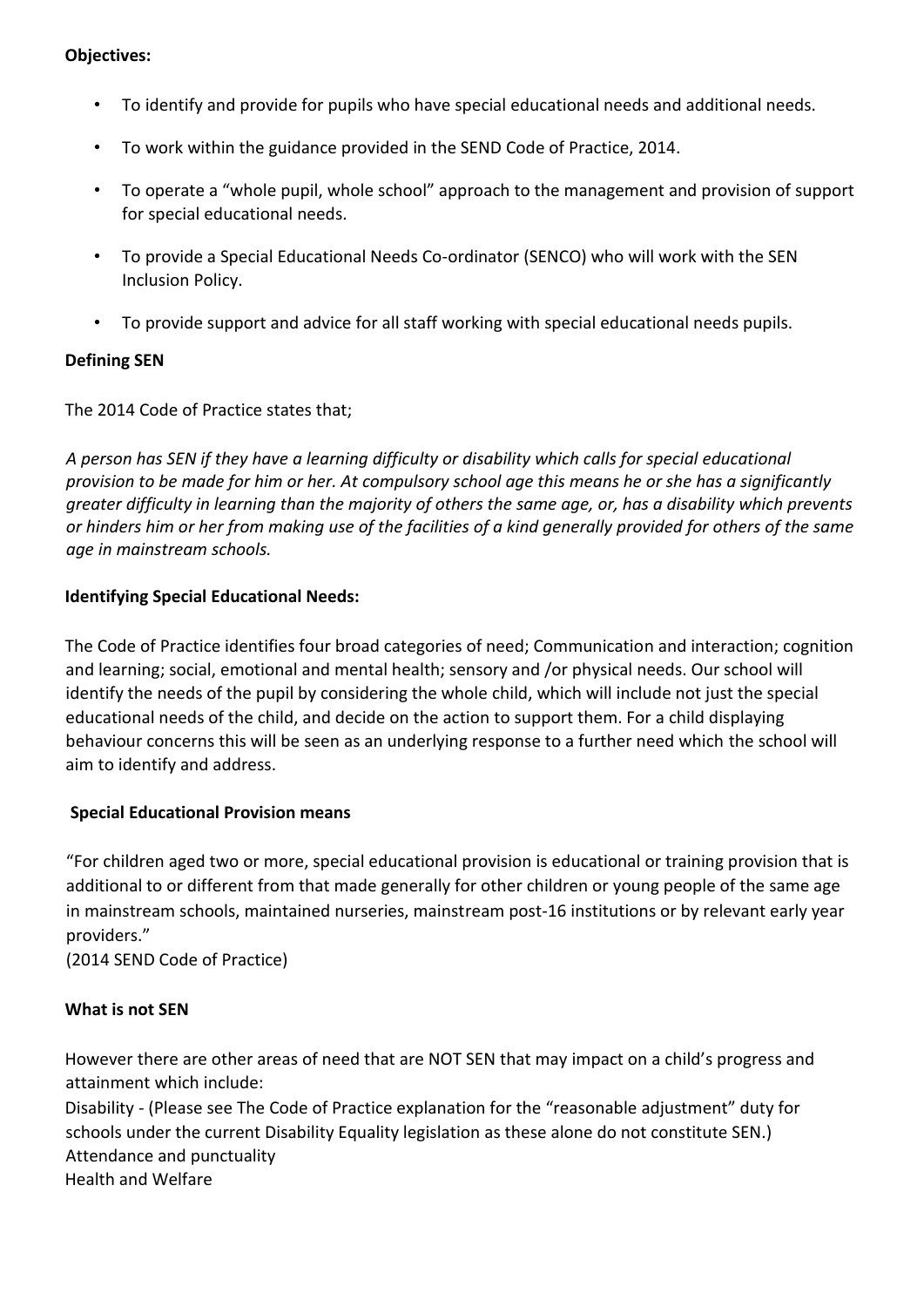EAL (English as an Additional Language) In receipt of Pupil Premium A Looked After Child A child of a serviceman/ woman

## **Graduated Approach to SEN support**

Quality first, differentiated teaching is the first step in responding to a child who has or may have SEN. All teachers regularly undergo observation by the Headteacher or Senior Leadership Team to review the quality of teaching. Teachers are accountable for the progress and development of all the children in their class, including where children access support from teaching assistants or specialist staff.

Pupil Progress meetings are held three times a year with the class teacher, Headteacher and SENCO. Information about the child as a whole is considered as well as tracking the child's attainment against national data and expected progress. If a child does not make adequate progress, further support or intervention is planned, implemented and then reviewed. For higher levels of need the school can request specialised assessment and advice from outside agencies and professionals in the Local Authority.

Children once identified as at risk of underachievement or with a difficulty in one or more of the four categories and who continue to struggle even with intervention and support will be included on an SEN register. Regular meetings with the family and child (where it is considered appropriate) will decide on outcomes and plan actions to support the child and may take the form of a My Support Plan (nonstatutory.)

A graduated approach of 'assess – plan – do – review' is carried out by the SENCO, class teacher, parent/carer and teaching assistant, where involved, and interventions and the progress made is recorded and monitored on the school's Provision Map.

## **Managing pupils needs on the SEN register**

In the new Code of Practice there is only one category, SEN support. The new Wiltshire Graduated Response to SEND Support document (WGRSS previously the WIPD) may be used to help plan for an individual's needs.

It is the responsibility of the SENCO to manage the SEN register, Provision Map, My Support Plans and reviews of statements / Education, Health and Care Plans (EHCPs). Class teachers are responsible for updating the Individual Education Plans (IEPs) of children in their class which are monitored by the SENCO three times a year. The SEN register is amended three times a year when the impact of an intervention is assessed. However any newly identified child will be added when necessary. Frequent meetings with parents of children with My Support Plans (non-statutory) are held three times a year to review progress, plan outcomes and consider the actions needed.

In consultation with Parents and staff, the SENCO can request support from outside agencies such as the Specialist Educational needs & disability service; Behaviour Support Service; Educational Psychologist; Occupational Therapy, and Speech and Language Service if the school feels this would be beneficial to the child.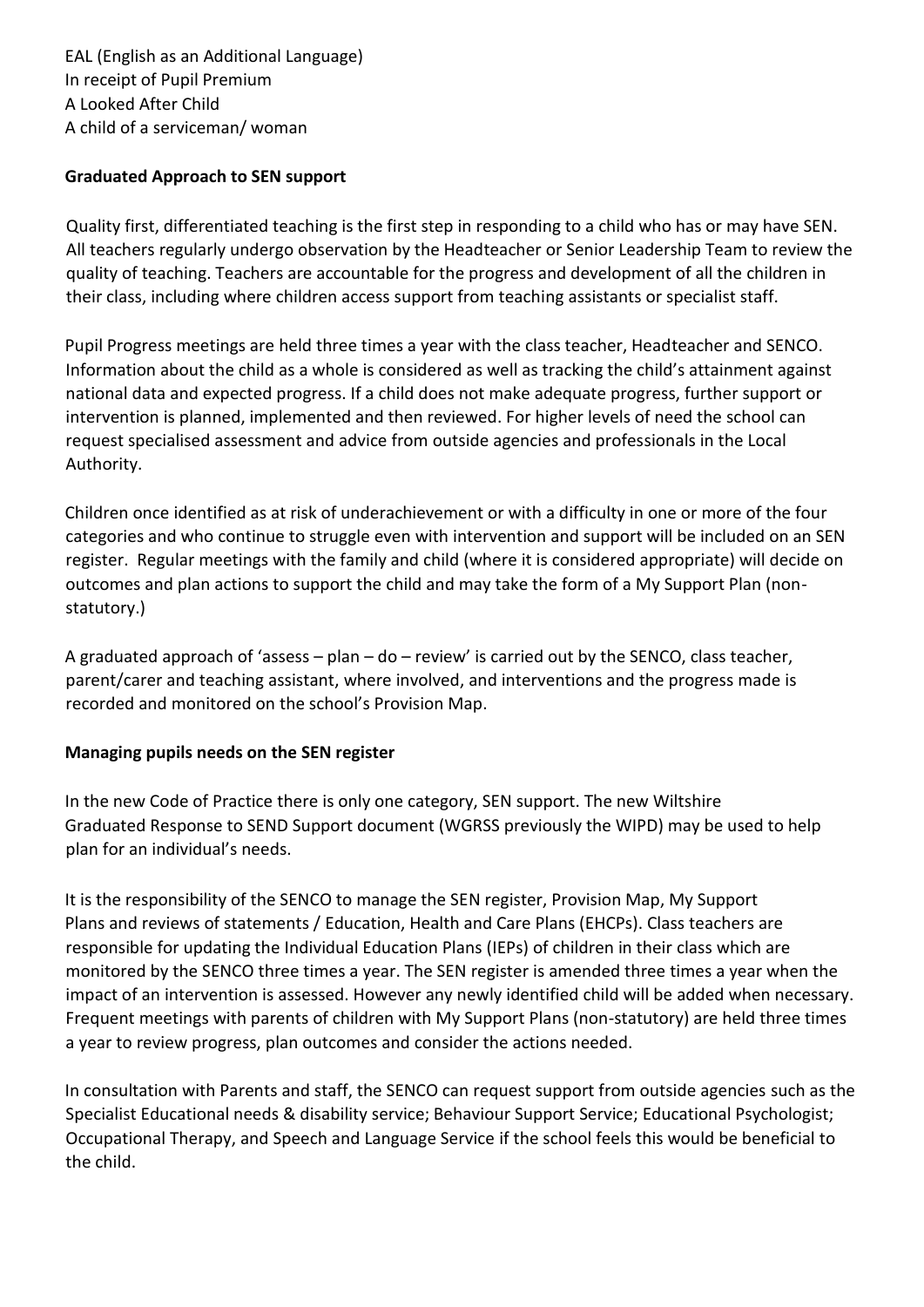If it is felt that a child's needs cannot be met from within the schools own provision arrangements then in consultation with the family a request for statutory assessment will be made to the local authority. A history of support that the school has implemented and the child's progress in meeting the outcomes will be included with the necessary request forms and the child and parents' views sought.

## **Criteria for exiting the SEN register**

Based on the graduated response approach, when a child no longer needs support and has achieved the planned outcomes then they will no longer be placed at SEN support and effectively come off the register.

## **Supporting pupils and families**

The school's SEN Information Report is available on our website and provides information for families on what we offer at Woodborough CE Primary School along with a link to the Local Authority's local offer. Further information regarding our admission arrangements can also be found on our website <http://woodboroughschool.org/> as well as the school's policy on managing the medical conditions of children at school.

## **Supporting pupils at school with medical conditions**

The school recognises that pupils at school with medical conditions should be properly supported so that they have full access to education - including school trips, clubs and PE. Some children with medical conditions may be disabled and where this is the case the school will comply with its duties under the Equality Act 2010. Some children may also have SEN including an EHC plan. This brings together health and social care needs, as well as their special education provision and the SEND Code of Practice 2014 is followed.

The school nurse and family may write a care plan or risk assessment for a child and this is made available to staff. Prescribed medicines are stored safely in the administrative office and a log records by whom and when they are administered. Any health needs that affect a child's learning are carefully managed in consultation with the family. The school is on one level and so is accessible to any disabled child or person and any out of school trip is planned or adapted to enable a child with particular needs to be able to attend. The Administration of Medicine and Procedures Policy and Allergies Policy can be viewed by following the links.

## **Monitoring and evaluation of SEND**

Provision is monitored regularly through the Provision Map and targets set for SEND are evaluated by the SENCO and the Headteacher annually. The SENCO meets three times a year with the SEN Governor to review SEN in the school.

#### **Training and resources**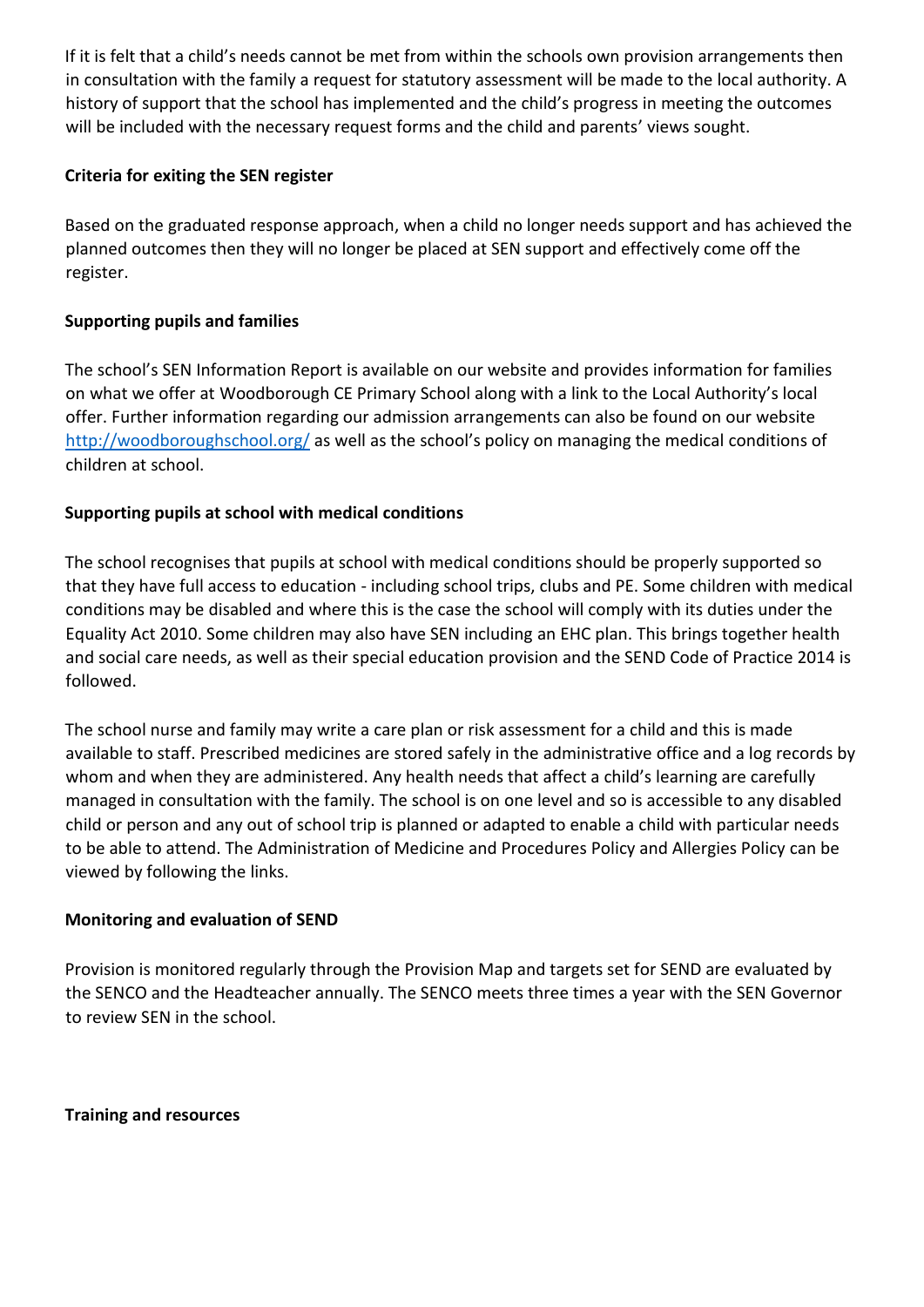School receives a delegated budget for SEN which includes a notional allowance of 15 hours per week per child requiring extra support. This may include a mixture of small group, paired and sometimes 1:1 support and the services of Emotional Literacy Support Assistant (ELSA) trained TA's.

Whole school needs identified on the School Development Plan inform training requirements for staff as well as training for individuals on a needs basis to develop their expertise. All new teachers undertake induction training and this includes a meeting with the SENCO to explain the systems and structures in place around the school's SEND provision and practice and to discuss the needs of individual children. The SENCO regularly attends SENCO network meetings in order to keep up to date with SEND information.

## **Roles and responsibilities**

It is the statutory duty of the governors to ensure that the school follows it responsibilities to meet the needs of children with SEND following the requirements of the Code of Practice 2014.The governor with responsibility for SEN is Mrs Claire Lowe.

The designated adults with responsibility for Safeguarding in the school are the Headteacher Mrs Sarah Brewis (DSL) and Mrs Bethan Parry (DDSL).

All budget concerns are managed by the Headteacher, who in consultation with staff, families and agents for services, oversees the use of Pupil Premium funding. The Headteacher is also responsible for the school's management in meeting the medical needs of pupils.

## **Storing and managing information**

All children's personal information and confidential reports are kept in a secure unit accessible only to the staff involved in their care and support. Working documents such as IEP's and My Support Plans remain in the care of the class teacher. Families and carers are provided with copies of all information relating to their child. Documents stored electronically are accessed by a password.

## **Reviewing the policy**

The SEND policy will be reviewed annually with governors, staff and representatives of parents with SEN children.

## **Accessibility**

The school's Accessibility Plan is available to view on request or please follow this link <http://woodboroughschool.org/>

## **Dealing with complaints**

The school works in partnership with parents to ensure a collaborative approach to meeting all children's needs. All complaints are taken seriously and are heard through the school's Complaints Policy and procedure. Link [http://woodboroughschool.org/](http://www.pewsey.wilts.sch.uk/)

# **Bullying**